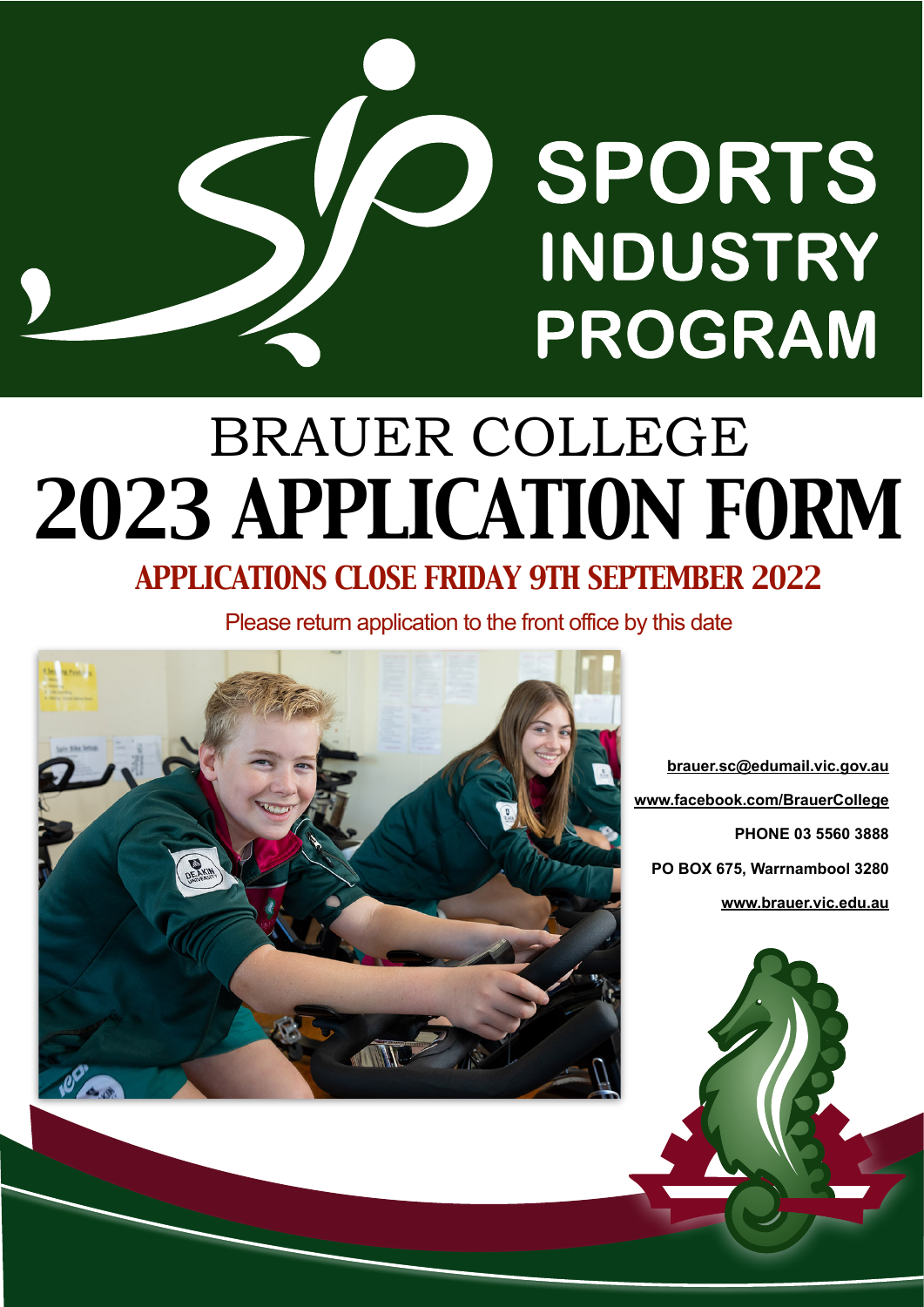# SPORTS INDUSTRY PROGRAM

## *INFORMATION FOR PROSPECTIVE ATHLETES*

Brauer College has a proud history in sport and the College has outstanding sports facilities. An olympic standard athletics track and a purpose built gym space is available as part of the Sporting Industry Program.

## Brauer College recognises that sport is one of many areas where student talent can shine.

The aims of the **Brauer College Sports Industry Program** are to provide student athletes access to :-

- ➡ A flexible, supportive and "*athlete friendly*" academic environment
- $\rightarrow$  Quality coaching
- $\rightarrow$  Competition and training opportunities
- **→ Sport Science services such as fitness testing, performance analysis and** strength and conditioning
- ➡ Community links Ambassador Model, where students work in the community as College representatives
- ➡ Completion of Certificate III in Sport and Recreation (Starting as of Year 10), with an option to explore higher education options in sport through our links with Deakin University

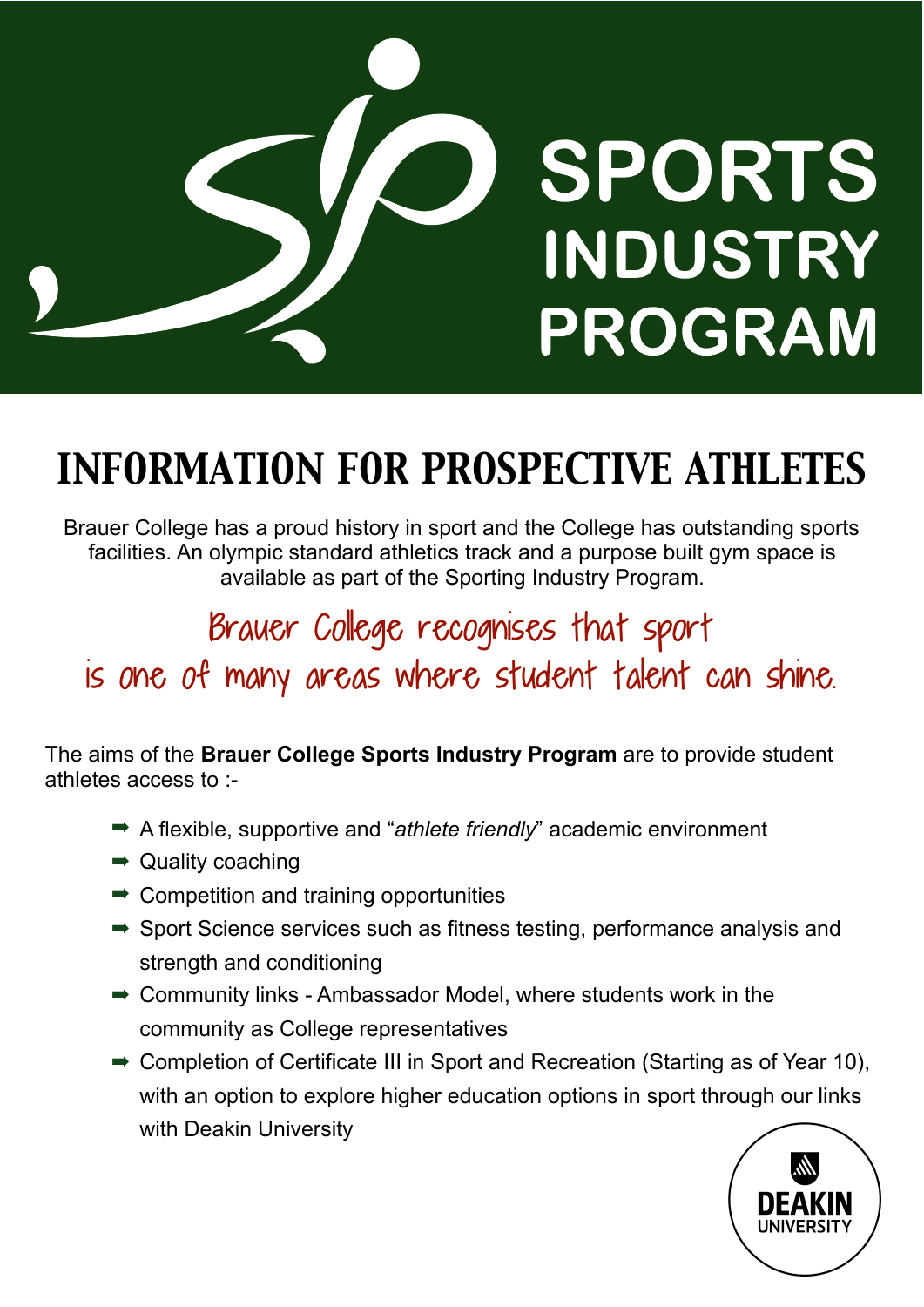



#### **The following details illustrate a brief overview of the program costs and some further information about the program structure.**

| <b>Year Level</b>                                                                              | <b>Student</b><br><b>Numbers</b> | <b>Program Structure and Cost</b><br>Includes:                                                                                                                                                                                                                                                                                                                                                                                                                      | Uniform<br>Includes:                                                                                                             | Total<br>Costs |
|------------------------------------------------------------------------------------------------|----------------------------------|---------------------------------------------------------------------------------------------------------------------------------------------------------------------------------------------------------------------------------------------------------------------------------------------------------------------------------------------------------------------------------------------------------------------------------------------------------------------|----------------------------------------------------------------------------------------------------------------------------------|----------------|
| 7<br>(All year)                                                                                | $16 - 25$                        | 1. 2 periods of structured class per week<br>2. 2 fitness sessions in the SIP gym space per week<br>(1 in school time and 1 out of school time)<br>3. Access to the SIP gym space for optional activities<br>4. Access to a chosen sports academy<br>5. Community engagement activities including Deakin University<br>Fitness Testing and campus experiences.<br><b>Approximate Cost: \$350</b>                                                                    | <b>Shorts</b><br><b>Training Top</b><br>Jumper<br>Approx. Cost \$135<br>Optional:<br><b>Tracksuit Pants</b><br>Approx. Cost \$45 | \$485          |
| 8<br>Timetabled<br>Classes<br>(Semester 2<br>only,<br>however,<br>program<br>runs all<br>year) | $16 - 25$                        | 1. 5 periods of structured class per week (3 periods curriculum based,<br>2 periods in the SIP gym space)<br>2. 2 fitness sessions in the SIP gym space per week<br>(1 in school time and 1 out of school time)<br>3. Access to the SIP gym space for optional activities<br>4. Access to a chosen sports academy<br>Community engagement activities including Deakin University<br>5.<br>Fitness Testing and campus experiences.<br><b>Approximate Cost: \$350</b> | <b>Shorts</b><br><b>Training Top</b><br>Jumper<br>Approx. Cost \$135<br>Optional:<br><b>Tracksuit Pants</b><br>Approx. Cost \$45 | \$485          |
| 9<br>Timetabled<br>Classes<br>(Semester 1<br>only,<br>however,<br>program<br>runs all<br>year) | $16 - 25$                        | 1. 5 periods of structured class per week (3 periods curriculum based,<br>2 periods in the SIP gym space)<br>2. 2 fitness sessions in the SIP gym space per week<br>(1 in school time and 1 out of school time)<br>3. Access to the SIP gym space for optional activities<br>Access to a chosen sports academy<br>5. Community engagement activities including Deakin University<br>Fitness Testing and campus experiences.<br><b>Approximate Cost: \$350</b>       | <b>Shorts</b><br><b>Training Top</b><br>Jumper<br>Approx. Cost \$135<br>Optional:<br><b>Tracksuit Pants</b><br>Approx. Cost \$45 | \$485          |
| 10, 11 & 12<br>(All year)                                                                      | $16 - 25$                        | 1. 5 periods of structured class per week<br>2. Certificate III in Sport and Recreation<br>3. 2 fitness sessions in the SIP gym space per week<br>(1 in school time and 1 out of school time)<br>4. Access to the SIP gym space for optional activities<br>5. Access to a chosen sports academy<br>6. Community engagement activities including Deakin University<br>Fitness Testing and campus experiences.<br>Approximate Cost: \$500                             | <b>Shorts</b><br><b>Training Top</b><br>Jumper<br>Approx. Cost \$135<br>Optional:<br><b>Tracksuit Pants</b><br>Approx. Cost \$45 | \$635          |

#### *Please Note*

#### **Basketball Academy**

 has an additional cost of approximately \$180 (external coaching costs and court hire)

**Clay Target Academy**  has an additional cost of approximately \$20 a fortnight (ammunition and fees)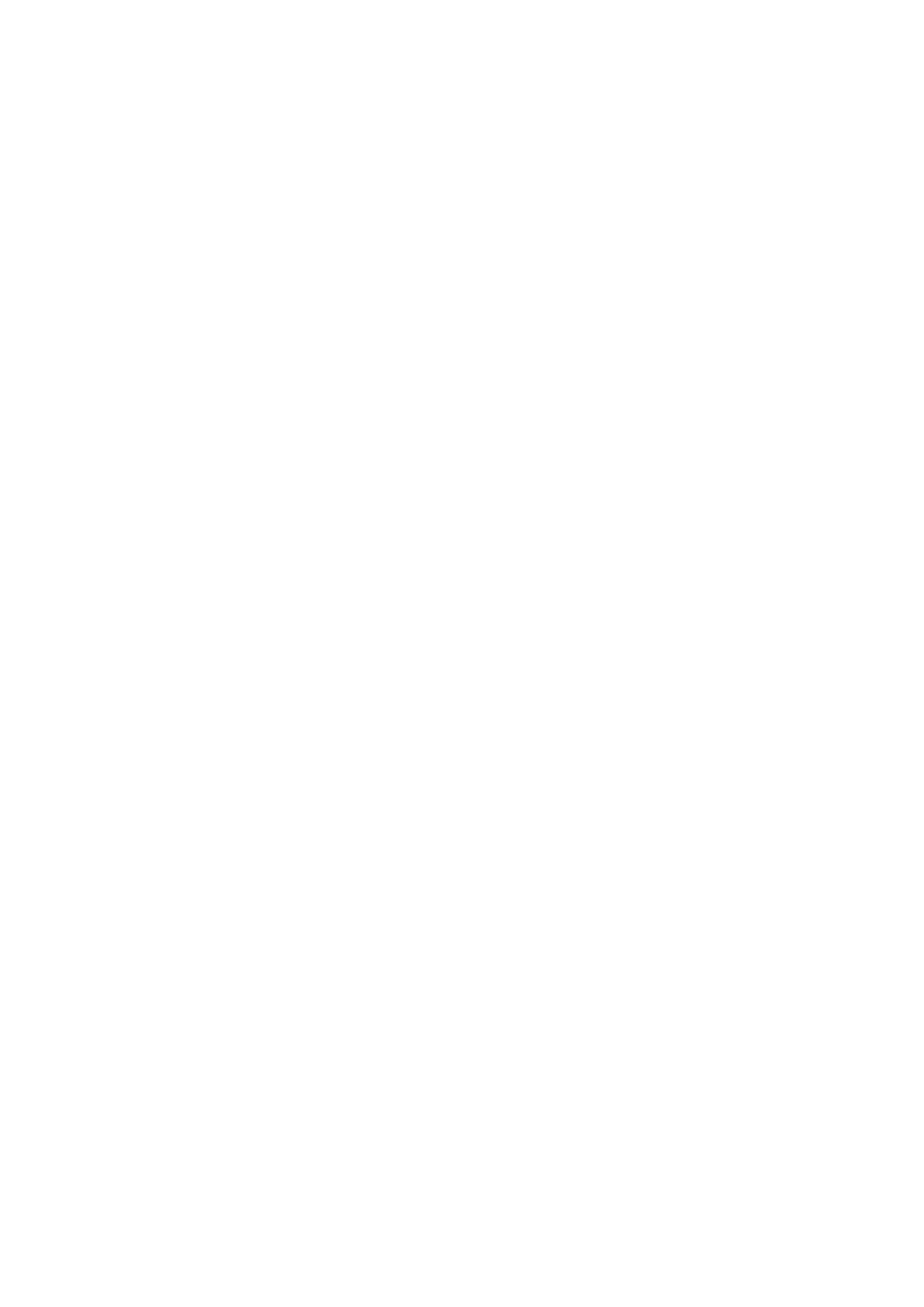

## **SPORTING INDUSTRY PROGRAM ATHLETIC PROFILE**

| <b>ATHLETES NAME:</b> |  |
|-----------------------|--|
|                       |  |

PARENT MOBILE: PARENT EMAIL:

SPORTS PLAYED: (Please indicate areas of interest as well as current sports that you are involved in)

2021 GOAL: (Related to sport or fitness)

#### **CURRENT CLUB/S OR TEAMS THAT YOU ARE INVOLVED WITH:**

|                  | Under |
|------------------|-------|
|                  | Under |
|                  | Under |
| Representative : | Under |
|                  | Under |
|                  |       |

RECENT ACHIEVEMENTS: Detail best achievement in past year/season. Include event, date, team or individual awards or other levels of performance.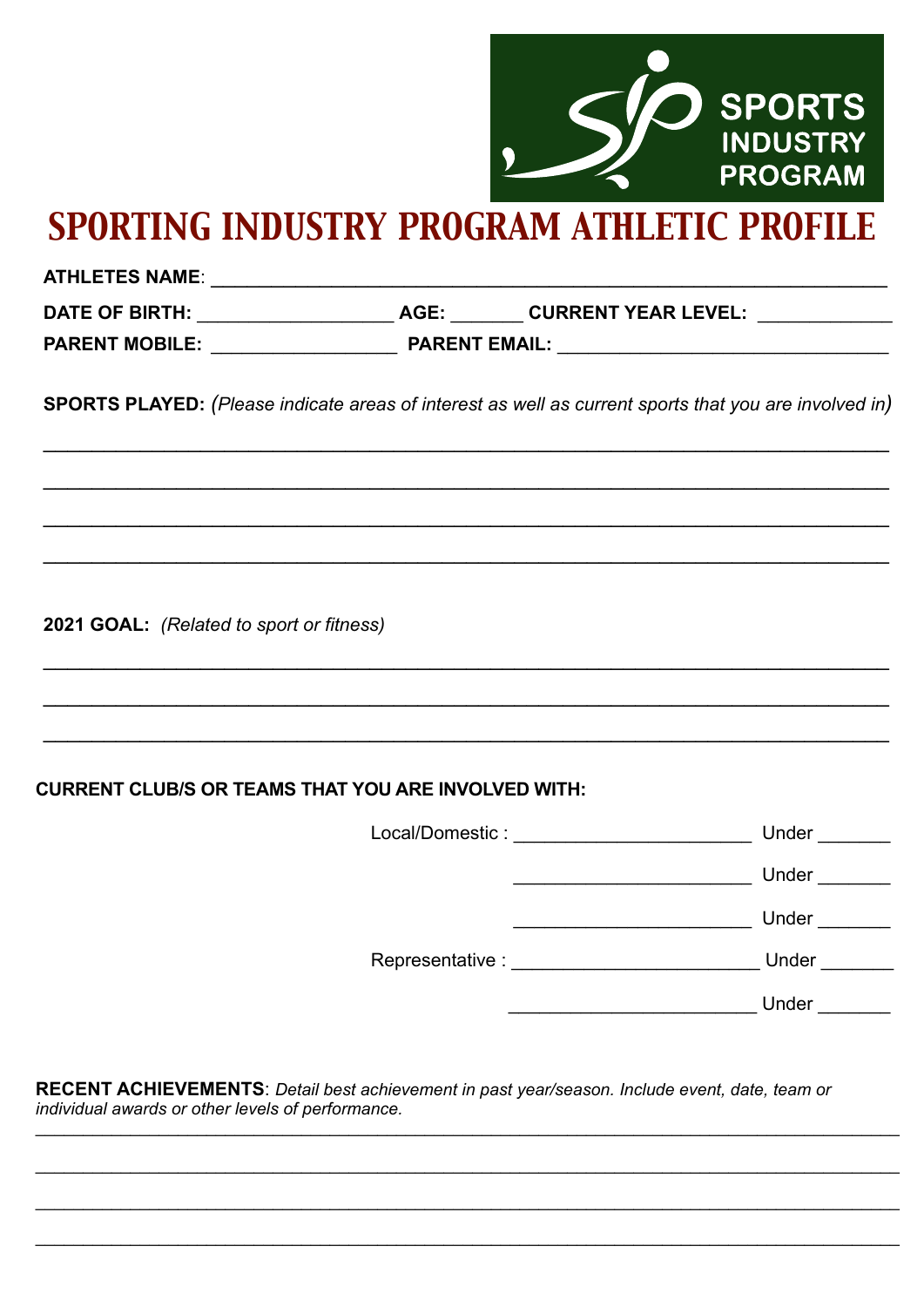

## *LIST OF INJURIES*

*Please list any injury or surgery (previous or current) that may interrupt training.* 

|                | <b>INJURY TYPE</b>    | <b>PERIOD OF INJURY</b> | <b>DOES OR WILL THIS</b><br><b>INTERFERE WITH</b><br><b>TRAINING SESSIONS?</b>       |
|----------------|-----------------------|-------------------------|--------------------------------------------------------------------------------------|
| <b>EXAMPLE</b> | ACL<br>Reconstruction | Surgery May 2021        | I have a rehab program.<br>I should be right to<br>participate in some<br>exercises. |
|                |                       |                         |                                                                                      |
|                |                       |                         |                                                                                      |
|                |                       |                         |                                                                                      |
|                |                       |                         |                                                                                      |
|                |                       |                         |                                                                                      |